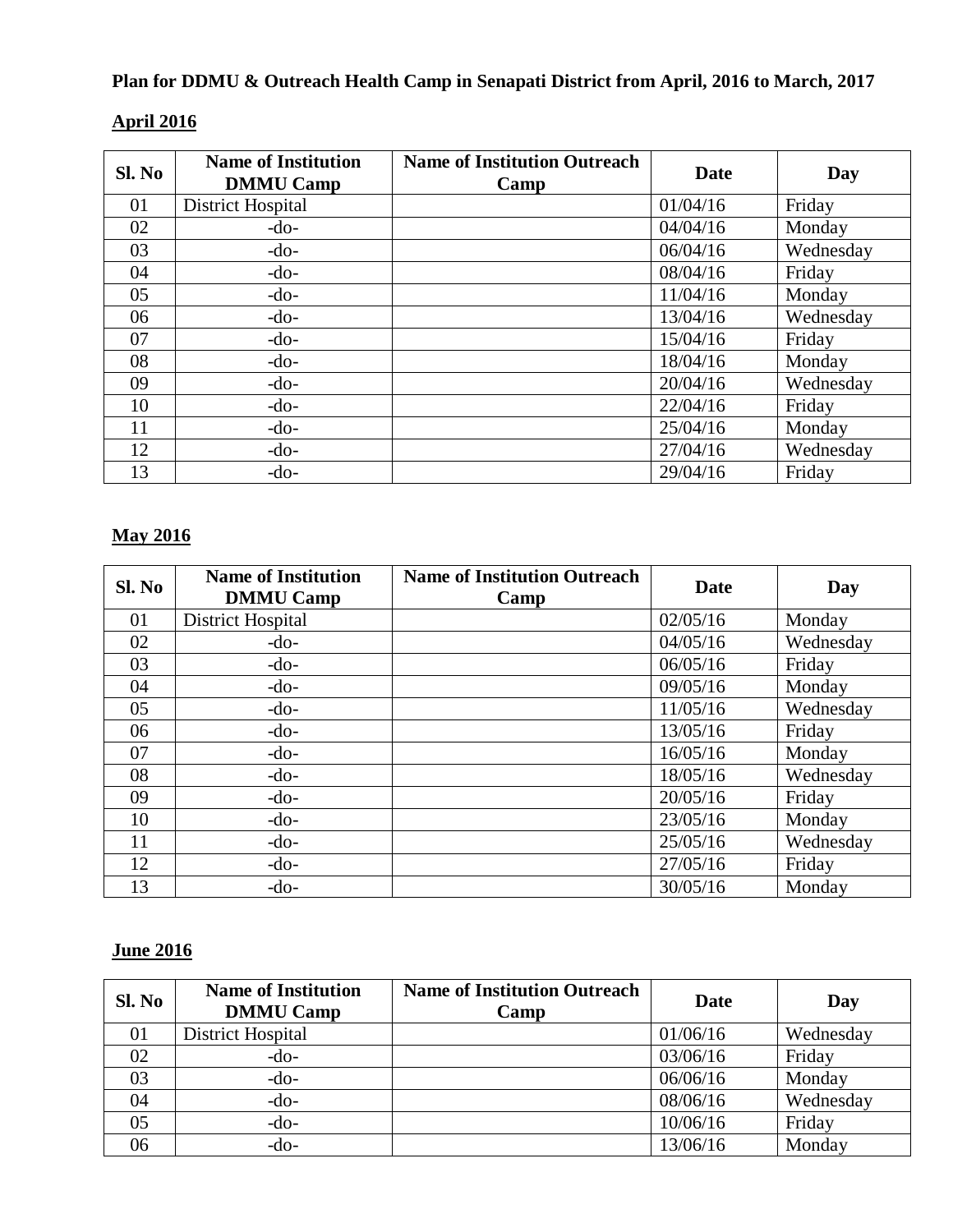| 07 | $-do-$ | 15/06/16 | Wednesday |
|----|--------|----------|-----------|
| 08 | $-do-$ | 17/06/16 | Friday    |
| 09 | $-do-$ | 20/06/16 | Monday    |
| 10 | $-do-$ | 22/06/16 | Wednesday |
|    | $-do-$ | 24/06/16 | Friday    |
| 12 | $-do-$ | 27/06/16 | Monday    |
| 13 | -do-   | 29/06/16 | Wednesday |

# **July 2016**

| Sl. No | <b>Name of Institution</b><br><b>DMMU Camp</b> | <b>Name of Institution Outreach</b><br>Camp | Date     | Day       |
|--------|------------------------------------------------|---------------------------------------------|----------|-----------|
| 01     | District Hospital                              |                                             | 01/07/16 | Friday    |
| 02     | $-do-$                                         |                                             | 04/07/16 | Monday    |
| 03     | $-do-$                                         |                                             | 06/07/16 | Wednesday |
| 04     | $-do-$                                         |                                             | 08/07/16 | Friday    |
| 05     | $-do-$                                         |                                             | 11/07/16 | Monday    |
| 06     | $-do-$                                         |                                             | 13/07/16 | Wednesday |
| 07     | $-do-$                                         |                                             | 15/07/16 | Friday    |
| 08     | $-do-$                                         |                                             | 18/07/16 | Monday    |
| 09     | $-do-$                                         |                                             | 20/07/16 | Wednesday |
| 10     | $-do-$                                         |                                             | 22/07/16 | Friday    |
| 11     | $-do-$                                         |                                             | 25/07/16 | Monday    |
| 12     | $-do-$                                         |                                             | 27/07/16 | Wednesday |
| 13     | $-do-$                                         |                                             | 29/07/16 | Friday    |

#### **August 2016**

| SI. No | <b>Name of Institution</b><br><b>DMMU Camp</b> | <b>Name of Institution Outreach</b><br>Camp | Date     | Day       |
|--------|------------------------------------------------|---------------------------------------------|----------|-----------|
| 01     | <b>District Hospital</b>                       |                                             | 01/08/16 | Monday    |
| 02     | Sangkhumei                                     | PHC Bendramei                               | 03/08/16 | Wednesday |
| 03     | District Hospital                              |                                             | 05/08/16 | Friday    |
| 04     | CHC Kangpokpi                                  |                                             | 09/08/16 | Tuesday   |
| 05     | <b>District Hospital</b>                       |                                             | 17/08/16 | Wednesday |
| 06     | PHC Paomata                                    |                                             | 18/08/16 | Thursday  |
| 07     | District Hospital                              |                                             | 19/08/16 | Friday    |
| 08     | <b>District Hospital</b>                       |                                             | 22/08/16 | Monday    |
| 09     | PHC T. Waichong                                |                                             | 23/08/16 | Tuesday   |
| 10     | <b>District Hospital</b>                       |                                             | 24/08/16 | Wednesday |
| 11     | PHC Kalapahar                                  |                                             | 25/08/16 | Thursday  |
| 12     | District Hospital                              |                                             | 26/08/16 | Friday    |
| 13     | <b>District Hospital</b>                       |                                             | 29/08/16 | Monday    |
| 14     | Chibitsii                                      | Chibitsii (CHC Mao)                         | 30/08/16 | Tuesday   |
| 15     | District Hospital                              |                                             | 31/08/16 | Wednesday |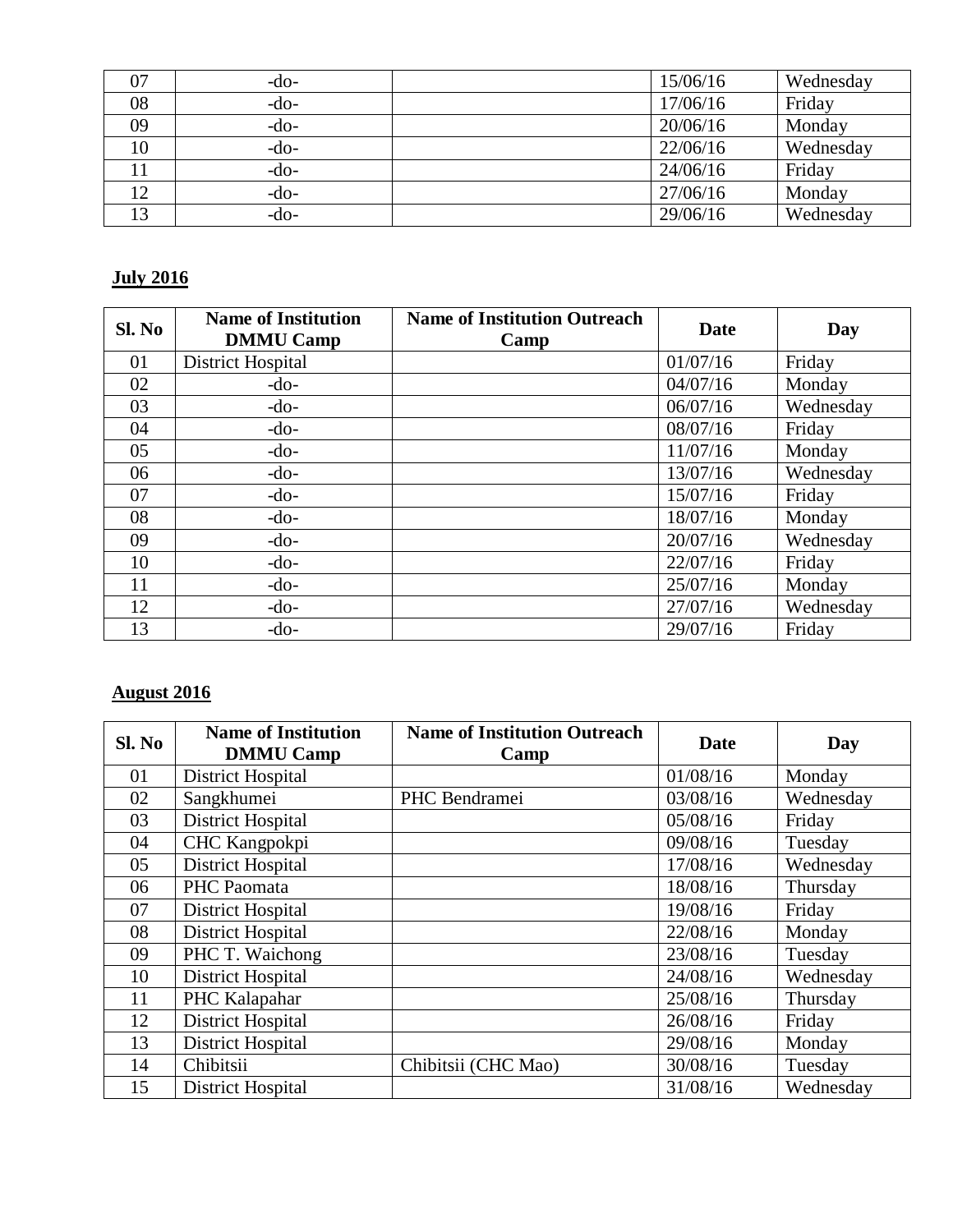### **September 2016**

| Sl. No | <b>Name of Institution</b><br><b>DMMU Camp</b> | <b>Name of Institution Outreach</b><br>Camp | <b>Date</b> | Day       |
|--------|------------------------------------------------|---------------------------------------------|-------------|-----------|
| 01     | <b>District Hospital</b>                       |                                             | 02/09/16    | Friday    |
| 02     | Tuiyoung                                       | Tuiyoung (PHC Bendramai)                    | 04/10/16    | Tuesday   |
| 03     | <b>District Hospital</b>                       |                                             | 05/09/16    | Monday    |
| 04     | <b>District Hospital</b>                       |                                             | 07/09/16    | Wednesday |
| 05     | <b>CHC</b> Mao                                 |                                             | 08/09/16    | Thursday  |
| 06     | <b>District Hospital</b>                       |                                             | 09/09/16    | Friday    |
| 07     | <b>Ngatan</b>                                  | Ngatan (PHC Maram)                          | 13/09/16    | Tuesday   |
| 08     | <b>District Hospital</b>                       |                                             | 14/09/16    | Wednesday |
| 09     | PHC Gamphazol                                  |                                             | 15/09/16    | Thursday  |
| 10     | <b>District Hospital</b>                       |                                             | 16/09/16    | Friday    |
| 11     | <b>District Hospital</b>                       |                                             | 19/09/16    | Monday    |
| 12     | Silent Village                                 | Silent Village (PHC Maphou)                 | 20/09/16    | Tuesday   |
| 13     | <b>District Hospital</b>                       |                                             | 21/09/16    | Wednesday |
| 14     | PHC Maram                                      |                                             | 22/09/16    | Thursday  |
| 15     | <b>District Hospital</b>                       |                                             | 23/09/16    | Friday    |
| 16     | <b>District Hospital</b>                       |                                             | 26/09/16    | Monday    |
| 17     | PHC Motbung                                    |                                             | 27/09/16    | Tuesday   |
| 18     | <b>District Hospital</b>                       |                                             | 28/09/16    | Wednesday |
| 19     | PHC Tadubi                                     |                                             | 29/09/16    | Thursday  |

### **October 2016**

| Sl. No | <b>Name of Institution</b> | <b>Name of Institution Outreach</b> | <b>Date</b> |           |
|--------|----------------------------|-------------------------------------|-------------|-----------|
|        | <b>DMMU Camp</b>           | Camp                                |             | Day       |
| 01     | <b>District Hospital</b>   |                                     | 03/10/16    | Monday    |
| 02     | <b>District Hospital</b>   |                                     | 05/10/16    | Wednesday |
| 03     | PHC Saikul                 |                                     | 06/10/16    | Thursday  |
| 04     | <b>District Hospital</b>   |                                     | 07/10/16    | Friday    |
| 05     | <b>District Hospital</b>   |                                     | 10/10/16    | Monday    |
| 06     | CHC Kangpokpi              |                                     | 11/10/16    | Tuesday   |
| 07     | <b>District Hospital</b>   |                                     | 12/10/16    | Wednesday |
| 08     | <b>CHC</b> Mao             |                                     | 13/10/16    | Thursday  |
| 09     | <b>District Hospital</b>   |                                     | 14/10/16    | Friday    |
| 10     | <b>District Hospital</b>   |                                     | 17/10/16    | Monday    |
| 11     | Tuiyoung                   | Tuiyoung (PHC Bendramai)            | 18/10/16    | Tuesday   |
| 12     | <b>District Hospital</b>   |                                     | 19/10/16    | Wednesday |
| 13     | <b>District Hospital</b>   |                                     | 21/10/16    | Friday    |
| 14     | <b>District Hospital</b>   |                                     | 24/10/16    | Monday    |
| 15     | PHC Kalapahar              |                                     | 25/10/16    | Tuesday   |
| 16     | <b>District Hospital</b>   |                                     | 26/10/16    | Wednesday |
| 17     | <b>District Hospital</b>   |                                     | 28/10/16    | Friday    |
| 18     | <b>District Hospital</b>   |                                     | 31/10/16    | Monday    |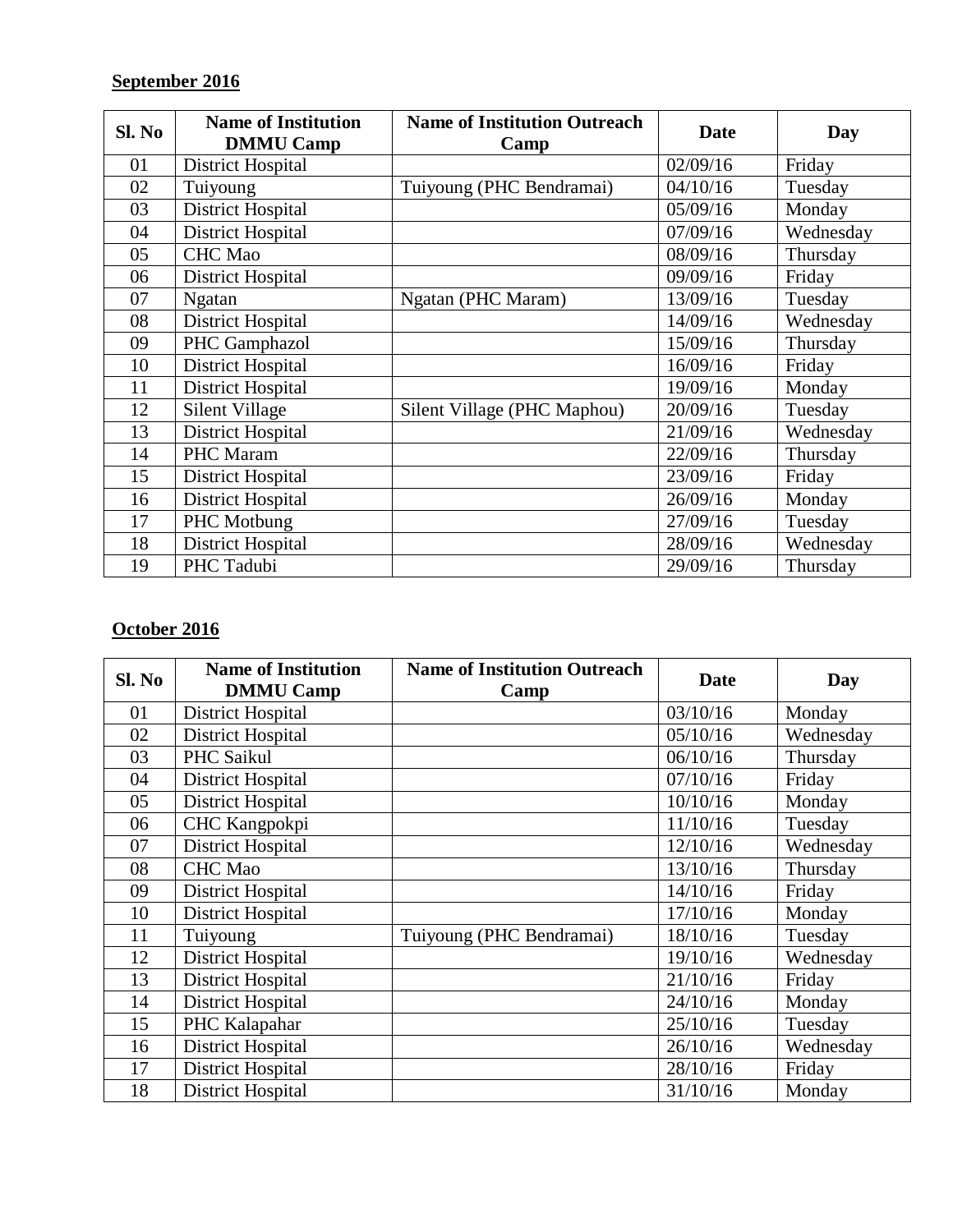### **November 2016**

| SI. No | <b>Name of Institution</b><br><b>DMMU Camp</b> | <b>Name of Institution Outreach</b><br>Camp | <b>Date</b> | Day       |
|--------|------------------------------------------------|---------------------------------------------|-------------|-----------|
| 01     | <b>District Hospital</b>                       |                                             | 02/11/16    | Wednesday |
|        | PHC Paomata                                    |                                             | 03/11/16    | Tuesday   |
| 02     | <b>District Hospital</b>                       |                                             | 04/11/16    | Friday    |
| 03     | <b>District Hospital</b>                       |                                             | 07/11/16    | Monday    |
| 04     | PHC T. Waichong                                |                                             | 08/11/16    | Tuesday   |
| 05     | <b>District Hospital</b>                       |                                             | 09/11/16    | Wednesday |
| 06     | <b>District Hospital</b>                       |                                             | 11/11/16    | Friday    |
| 07     | <b>District Hospital</b>                       |                                             | 14/11/16    | Monday    |
| 08     | J.Songtun                                      | J.Songtun (CHC Kangpokpi)                   | 15/11/16    | Tuesday   |
| 09     | <b>District Hospital</b>                       |                                             | 16/11/16    | Wednesday |
| 10     | PHC Gamphazol                                  |                                             | 17/11/16    | Thursday  |
| 11     | <b>District Hospital</b>                       |                                             | 18/11/16    | Friday    |
| 12     | <b>District Hospital</b>                       |                                             | 21/11/16    | Monday    |
| 13     | PHC Tadubi                                     |                                             | 22/11/16    | Tuesday   |
| 14     | <b>District Hospital</b>                       |                                             | 23/11/16    | Wednesday |
| 15     | PHC Motbung                                    |                                             | 24/11/16    | Thursday  |
| 16     | <b>District Hospital</b>                       |                                             | 25/11/16    | Friday    |
| 17     | <b>District Hospital</b>                       |                                             | 28/11/16    | Monday    |
| 18     | Tingkai Khullen                                | Tingkai Khullen (PHC Motbung)               | 29/11/16    | Tuesday   |
| 19     | <b>District Hospital</b>                       |                                             | 30/11/16    | Wednesday |

### **December 2016**

| Sl. No | <b>Name of Institution</b> | <b>Name of Institution Outreach</b> | <b>Date</b> | Day       |
|--------|----------------------------|-------------------------------------|-------------|-----------|
|        | <b>DMMU Camp</b>           | Camp                                |             |           |
| 01     | <b>PHC</b> Maram           |                                     | 01/12/16    | Thursday  |
| 02     | <b>District Hospital</b>   |                                     | 02/12/16    | Friday    |
| 03     | <b>District Hospital</b>   |                                     | 05/12/16    | Monday    |
| 04     | <b>CHC</b> Mao             |                                     | 06/12/16    | Tuesday   |
| 05     | <b>District Hospital</b>   |                                     | 07/12/16    | Wednesday |
| 06     | Namju                      | Namju (PHC Oinam)                   | 08/12/16    | Thursday  |
| 07     | PHC Maram                  | PHC Maram                           | 09/12/16    | Friday    |
| 08     | <b>District Hospital</b>   |                                     | 12/12/16    | Monday    |
| 09     | <b>District Hospital</b>   |                                     | 14/12/16    | Wednesday |
| 10     | CHC Kangpokpi              |                                     | 15/12/16    | Thursday  |
| 11     | <b>District Hospital</b>   |                                     | 16/12/16    | Friday    |
| 12     | <b>District Hospital</b>   |                                     | 19/12/16    | Monday    |
| 13     | PHC Saikul                 |                                     | 20/12/16    | Tuesday   |
| 14     | <b>District Hospital</b>   |                                     | 21/12/16    | Wednesday |
| 15     | <b>District Hospital</b>   |                                     | 23/12/16    | Friday    |
| 16     | <b>District Hospital</b>   |                                     | 28/12/16    | Wednesday |
| 17     | PHC Kalapahar              |                                     | 29/12/16    | Thursday  |
| 18     | <b>District Hospital</b>   |                                     | 30/12/16    | Friday    |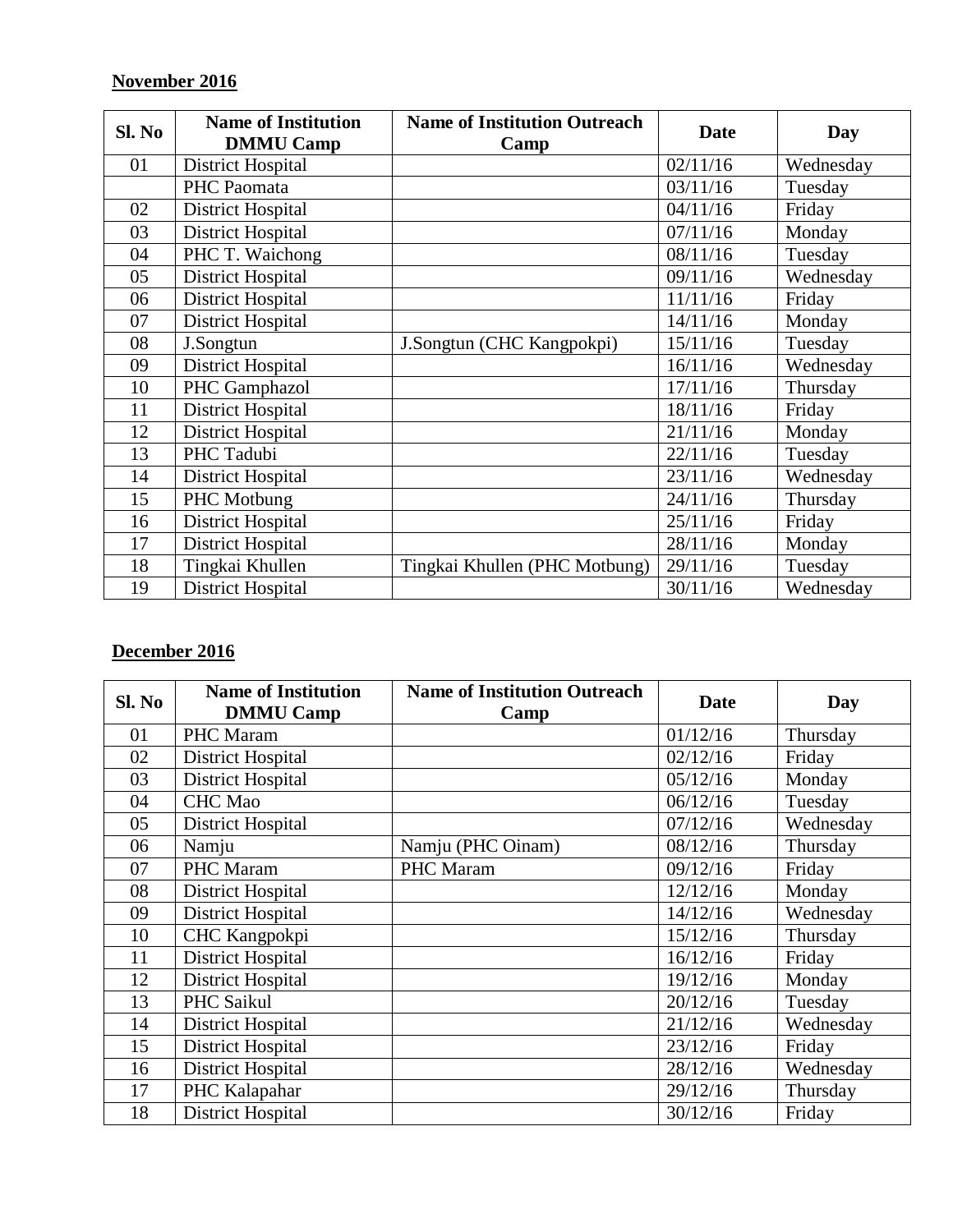# **January 17**

| SI. No | <b>Name of Institution</b><br><b>DMMU Camp</b> | <b>Name of Institution Outreach</b><br>Camp | <b>Date</b> | Day       |
|--------|------------------------------------------------|---------------------------------------------|-------------|-----------|
| 01     | <b>District Hospital</b>                       |                                             | 02/01/17    | Monday    |
| 02     | <b>District Hospital</b>                       |                                             | 04/01/17    | Wednesday |
| 03     | PHC Motbung                                    |                                             | 05/01/17    | Thursday  |
| 04     | District Hospital                              |                                             | 06/01/17    | Friday    |
| 05     | <b>District Hospital</b>                       |                                             | 09/01/17    | Monday    |
| 06     | PHC Tadubi                                     |                                             | 10/01/17    | Tuesday   |
| 07     | <b>CHC</b> Mao                                 | <b>CHC</b> Mao                              | 11/01/17    | Wednesday |
| 08     | <b>District Hospital</b>                       |                                             | 13/01/17    | Friday    |
| 09     | <b>District Hospital</b>                       |                                             | 16/01/17    | Monday    |
| 10     | Kotlen                                         | Kotlen (PHC T. Waichong)                    | 17/01/17    | Tuesday   |
| 11     | <b>District Hospital</b>                       |                                             | 18/01/17    | Wednesday |
| 12     | <b>District Hospital</b>                       |                                             | 20/01/17    | Friday    |
| 13     | <b>District Hospital</b>                       |                                             | 23/01/17    | Monday    |
| 14     | PHC Gamphazol                                  |                                             | 24/01/17    | Thursday  |
| 15     | <b>District Hospital</b>                       |                                             | 25/01/17    | Wednesday |
| 16     | <b>District Hospital</b>                       |                                             | 27/01/17    | Friday    |
| 17     | <b>District Hospital</b>                       |                                             | 30/01/17    | Monday    |

### **February 17**

| Sl. No | <b>Name of Institution</b><br><b>DMMU Camp</b> | <b>Name of Institution Outreach</b><br>Camp | Date     | Day       |
|--------|------------------------------------------------|---------------------------------------------|----------|-----------|
| 01     | <b>District Hospital</b>                       |                                             | 01/02/17 | Wednesday |
| 02     | PHC T. Waichong                                |                                             | 02/02/17 | Thursday  |
| 03     | <b>District Hospital</b>                       |                                             | 03/02/17 | Friday    |
| 04     | <b>District Hospital</b>                       |                                             | 06/02/17 | Monday    |
| 05     | <b>District Hospital</b>                       |                                             | 08/02/17 | Wednesday |
| 06     | CHC Kpi                                        | CHC Kpi                                     | 09/02/17 | Thursday  |
| 07     | <b>District Hospital</b>                       |                                             | 10/02/17 | Friday    |
| 08     | <b>District Hospital</b>                       |                                             | 13/02/17 | Monday    |
| 09     | Maiba                                          | Maiba (PHC Paomata)                         | 14/02/17 | Tuesday   |
| 10     | <b>District Hospital</b>                       |                                             | 15/02/17 | Wednesday |
| 11     | PHC Paomata                                    |                                             | 16/02/17 | Thursday  |
| 12     | <b>District Hospital</b>                       |                                             | 17/02/17 | Friday    |
| 13     | <b>District Hospital</b>                       |                                             | 20/02/17 | Monday    |
| 14     | Nungka                                         | Nungka (PHC Saikul)                         | 21/02/17 | Tuesday   |
| 15     | <b>District Hospital</b>                       |                                             | 22/02/17 | Wednesday |
| 16     | PHC Maram                                      |                                             | 23/02/17 | Thursday  |
| 17     | <b>District Hospital</b>                       |                                             | 24/02/17 | Friday    |
| 18     | <b>District Hospital</b>                       |                                             | 27/02/17 | Monday    |